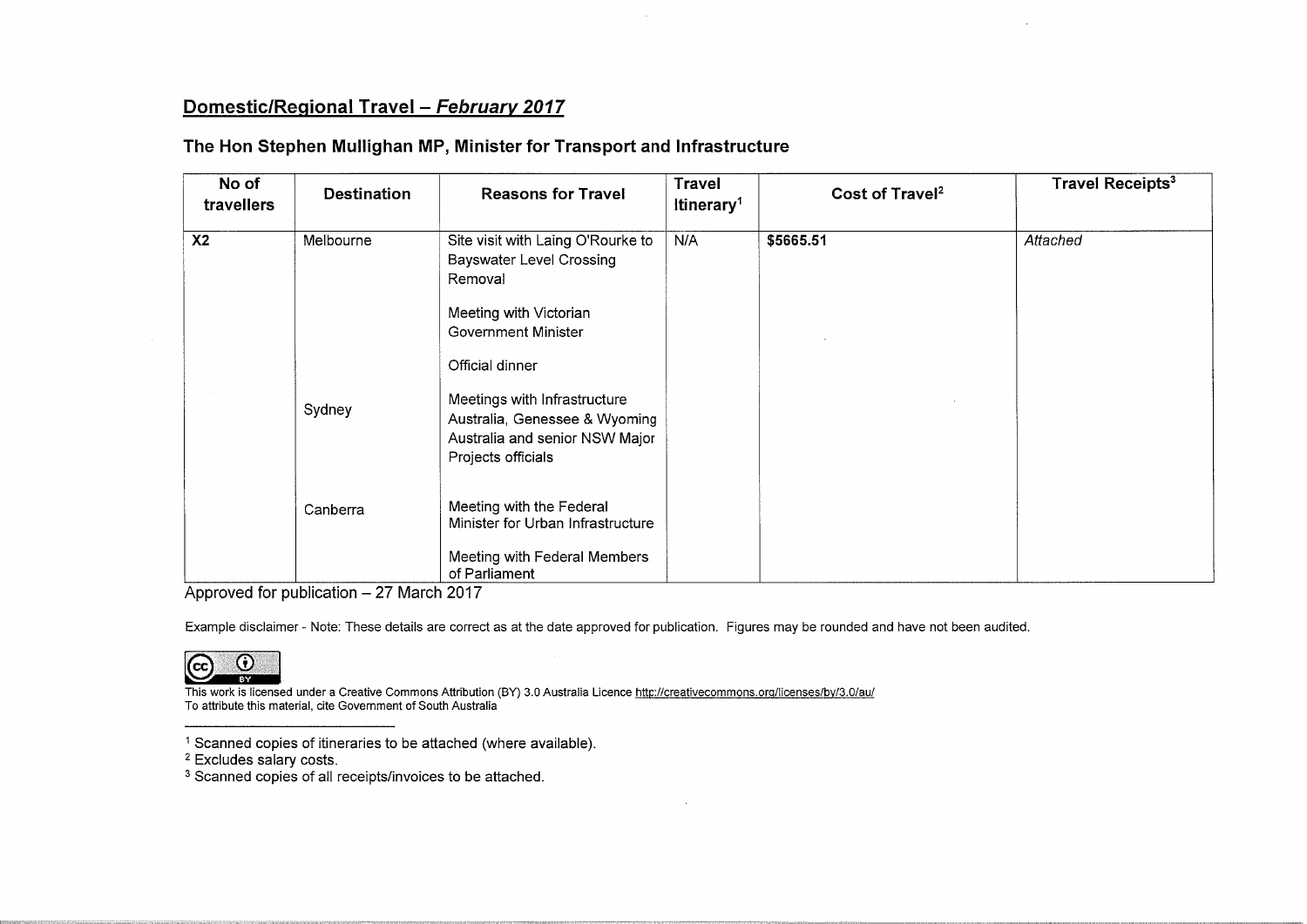

CARLSON WAGONLIT AUS PTY LTD BRANCH: A15960 LEVEL 14 33 KING WILLIAM ST ABN: 83 069 087 538 ADELAIDE SA 5000 PHONE: 08-8124-9300

TO: DPTI MIN TRANSPORT & INFRASTRU LVL 12, ROMA MITCHELL HSE LOCATOR : VYHEXK<br>136 NORTH TCE OUR REF : AEI045. 136 NORTH TCE 61 COUR REF : AEI0451563C<br>
ADELAIDE SA 5000 AGENT : KATHERINE P AGENT : KATHERINE PIPER

TAX INVOICE

INV NO: 54064-17 DATE: 19JAN17 PAGE: 1

FOR: MR STEPHEN CAMPBELL MULLIGHAN ORDER NUMBER: SANDRA SWALLING COST CENTRE: 01522

------------*ITINERARY ----------*

| *** $AIR/RAIL/BUS$ *** |                        |                                                                   |  |  |                                         |  |
|------------------------|------------------------|-------------------------------------------------------------------|--|--|-----------------------------------------|--|
| <b>FROM</b>            | TO.                    | <b><i>CARRIER</i></b>                                             |  |  | FLT/CL ST DATE DEPART ARRIVE MEALS BAGS |  |
| <b>ADELAIDE</b>        | <b>MELBOURNE</b>       | OANTAS AIR 686 C OK 06FEB 1:05P 2:50P LUNCH 2PC<br>73H            |  |  |                                         |  |
| <b>MELBOURNE</b>       | <i>SYDNEY</i>          | OANTAS AIR 432 J OK 07FEB 12:30P 1:55P LUNCH 2PC<br>73H           |  |  |                                         |  |
| <i>SYDNEY</i>          | <b><i>CANBERRA</i></b> | OANTAS AIR 1493 M OK 07FEB 5:35P 6:30P BREAK 1PC<br><i>DASH 8</i> |  |  |                                         |  |
| CANBERRA               | <i><b>SYDNEY</b></i>   | OANTAS AIR 1426 M OK 08FEB 1:25P 2:20P BREAK 1PC<br>DASH 8        |  |  |                                         |  |
| <i>SYDNEY</i>          | <b>ADELAIDE</b>        | QANTAS AIR 761 C OK 08FEB 3:00P 4:35P BREAK 1PC<br>73H            |  |  |                                         |  |

COST QANTA3 AIRWAYTKT NO QF 1164 855096-855097 INCL 121.97 DOM TRX FEE TKT NO DTF 1 \*\*\* TOTAL EXCLUDING GST \*\*\* TOTAL GST \*\*\* TOTAL CHARGES THIS INVOICE \*\*\* \*\*\* BALANCE DUE THIS INVOICE \*\*\*\* TAX GST GST 2803. 48 280. 35 2777.08 277.71 26. 40 2.64 3083.83 3083.83

> PLEASE REMIT ALL PAYMENT DUE TO: CARLSON WAGONLIT TRAVEL ACCOUNTS RECEIVABLE LEVEL 6, 333 QUEEN STREET MELBOURNE VIC 3000

> > Carlson Wagonlit Travel, Accounts Receivable, Locked Bag A3010, Sydney South NSW 1235

 $\ddot{\phantom{1}}$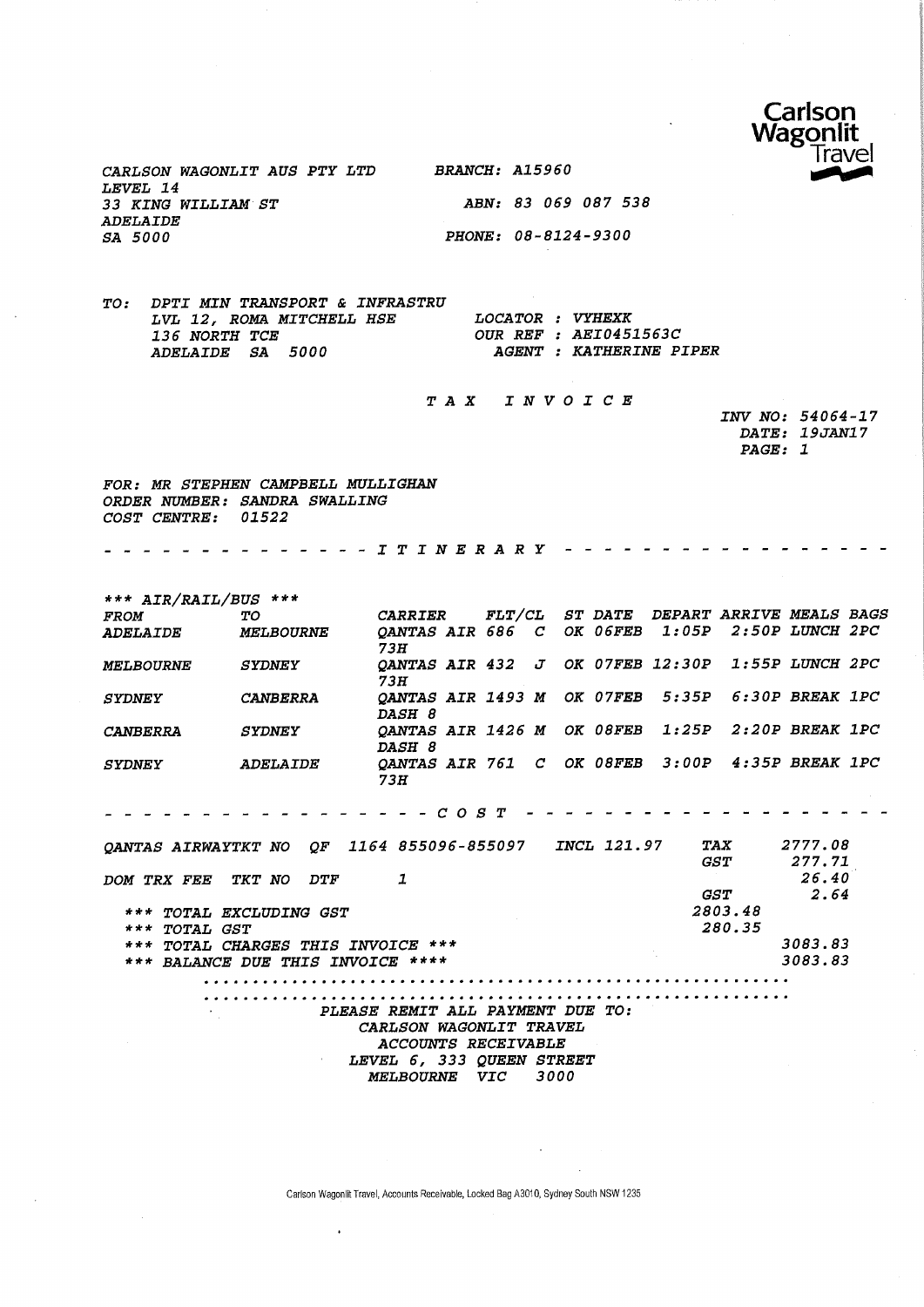

CARLSON WAGONLIT AUS PTY LTD BRANCH: A159SO LEVEL 14 33 KING WILLIAM ST ABN: 83 069 087 538 ADELAIDE SA 5000 PHONE: 08-8124-9300

TO: DPTI MIN TRANSPORT & INFRASTRU LVL 12, ROMA MITCHELL HSE LOCATOR : XEYPHU<br>136 NORTH TCE **OUR REF** : AEI045. 136 NORTH TCE 0UR REF : AEI0451564C<br>ADELAIDE SA 5000 AGENT : SELF BOOKING

AGENT : SELF BOOKING SELF BOOKING

RECORD OF CHARGE TAX INVOICE

|         | INV NO: 54065-17 |
|---------|------------------|
|         | DATE: 19JAN17    |
| PAGE: 1 |                  |

FOR: MR JOHN MICHAEL BISTROVIC ORDER NUMBER: SANDRA SWALLING COST CENTRE: 01522

- - - - - - *I T I N E R A R Y - -*

| *** $AIR/RAIL/BUS$ ***  |                      |                                                          |  |                                         |                 |  |
|-------------------------|----------------------|----------------------------------------------------------|--|-----------------------------------------|-----------------|--|
| <i><b>FROM</b></i>      | TO                   | <b><i>CARRIER</i></b>                                    |  | FLT/CL ST DATE DEPART ARRIVE MEALS BAGS |                 |  |
| <i><b>ADELAIDE</b></i>  | <b>MELBOURNE</b>     | OANTAS AIR 686 M OK 06FEB 1:05P 2:50P LUNCH 1PC<br>73H   |  |                                         |                 |  |
| <b><i>MELBOURNE</i></b> | <i><b>SYDNEY</b></i> | OANTAS AIR 432 M OK 07FEB 12:30P 1:55P LUNCH 1PC<br>73H  |  |                                         |                 |  |
| <i>SYDNEY</i>           | CANBERRA             | QANTAS AIR 1493 M OK 07FEB 5:35P<br><i><b>DASH 8</b></i> |  |                                         | 6:30P BREAK 1PC |  |
| CANBERRA                | <i><b>SYDNEY</b></i> | OANTAS AIR 1426 M OK O8FEB 1:25P<br><i>DASH 8</i>        |  |                                         | 2:20P BREAK 1PC |  |
| <i><b>SYDNEY</b></i>    | <b>ADELAIDE</b>      | QANTAS AIR 761 M OK 08FEB 3:00P 4:35P BREAK 1PC<br>73H   |  |                                         |                 |  |
|                         |                      | --COST                                                   |  |                                         |                 |  |

QANTAS AIRWAYTKT NO QF 1164 855098-855099 INCL131.97 TAX 1160.06 VANIAS AIRWAITRI NO VE 1104 855098-855099 INCLI 151.97 IAA 1100.00<br>INCLUDES 10.00 AIRLINE TICKETING CHARGE GST 116.01<br>DOM OBT FEE TKT NO DOB 1 9.00  $GST$  0.90<br>1169.06 \*\*\* TOTAL EXCLUDING GST 1169.06 \*\*\* TOTAL EXCLUDING GST<br>\*\*\* TOTAL GST 1169.06<br>\*\*\* TOTAL GST 116.91 \*\*\* TOTAL CHARGES THIS INVOICE \*\*\*  $VI^{**********}$ 52625 25 29.90 PAYMENT CHARGED TO vi\*\*\*\*\*\*\*\*\*\*\*52625 9.90 PAYMENT BY VI\*\*\*\*\*\*\*\*\*\*\*52625

\*\*\* BALANCE DUE THIS INVOICE \*\*\*\* 0.00

CONTINUED ON NEXT PAGE

Carlson Wagonlit Travel, Accounts Receivable, Locked Bag A3010, Sydney South NSW 1235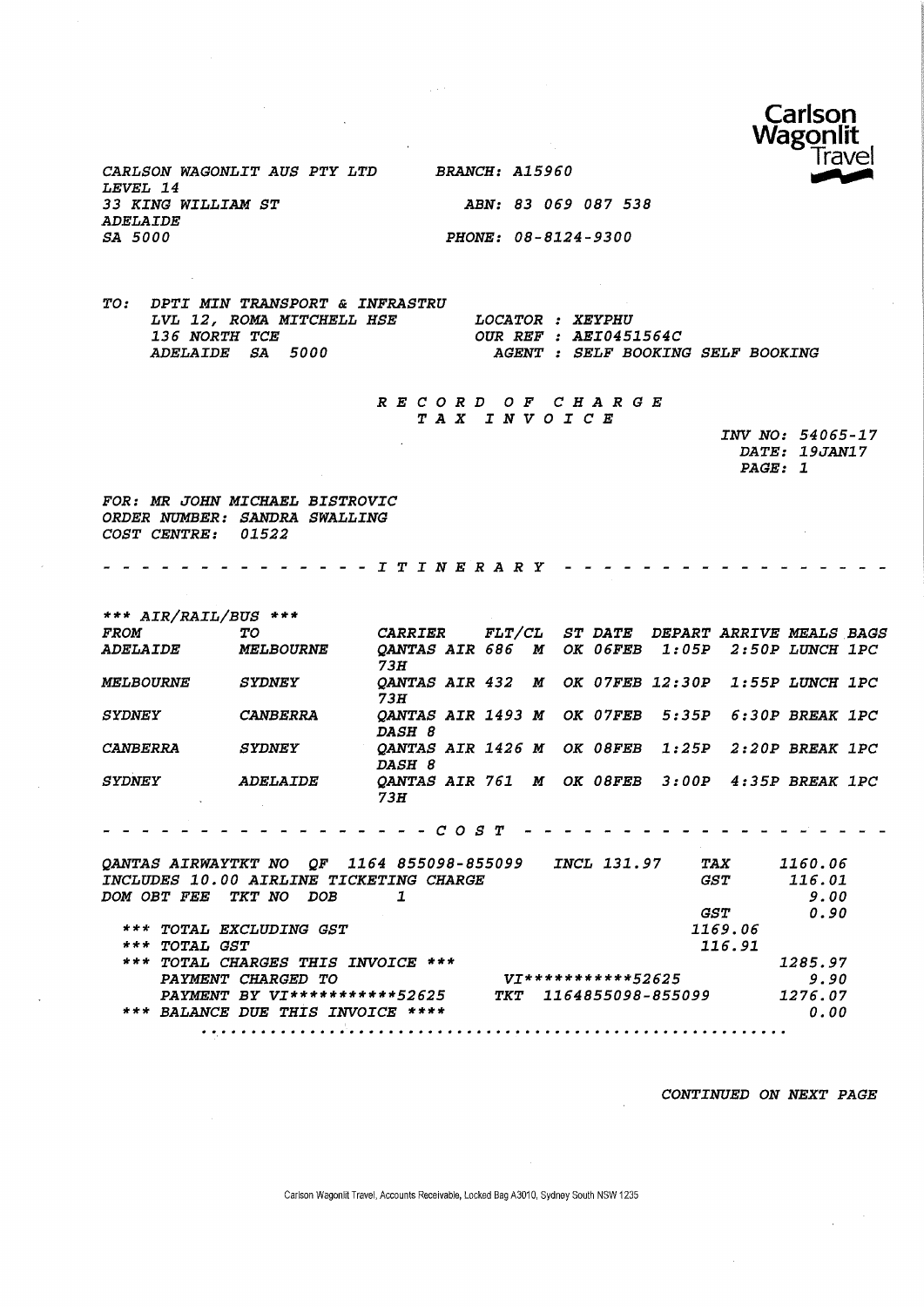

LEVEL 14 ADELAIDE<br>SA 5000

33 KING WILLIAM ST ABN: 83 069 087 538

PHONE: 08-8124-9300

TO: DPTI MIN TRANSPORT & INFRASTRU LVL 12, ROMA MITCHELL HSE LOCATOR : XEYPHU<br>136 NORTH TCE CUR REF : AEI045. 136 NORTH TCE 61 CUR REF : AEI0451564C<br>
ADELAIDE SA 5000 CAGENT : SELF BOOKING AGENT : SELF BOOKING SELF BOOKING

> RECORD OF CHARGE TAX INVOICE

INV NO: 54065-17 DATE: 19JAN17 PAGE: 2

PLEASE REMIT ALL PAYMENT DUE TO: CARLSON WAGONLIT TRAVEL ACCOUNTS RECEIVABLE LEVEL 6, 333 QUEEN STREET MELBOURNE VIC 3000

Carison Wagonllt Travel, Accounts Receivable, Locked Bag A3010, Sydney South NSW 1235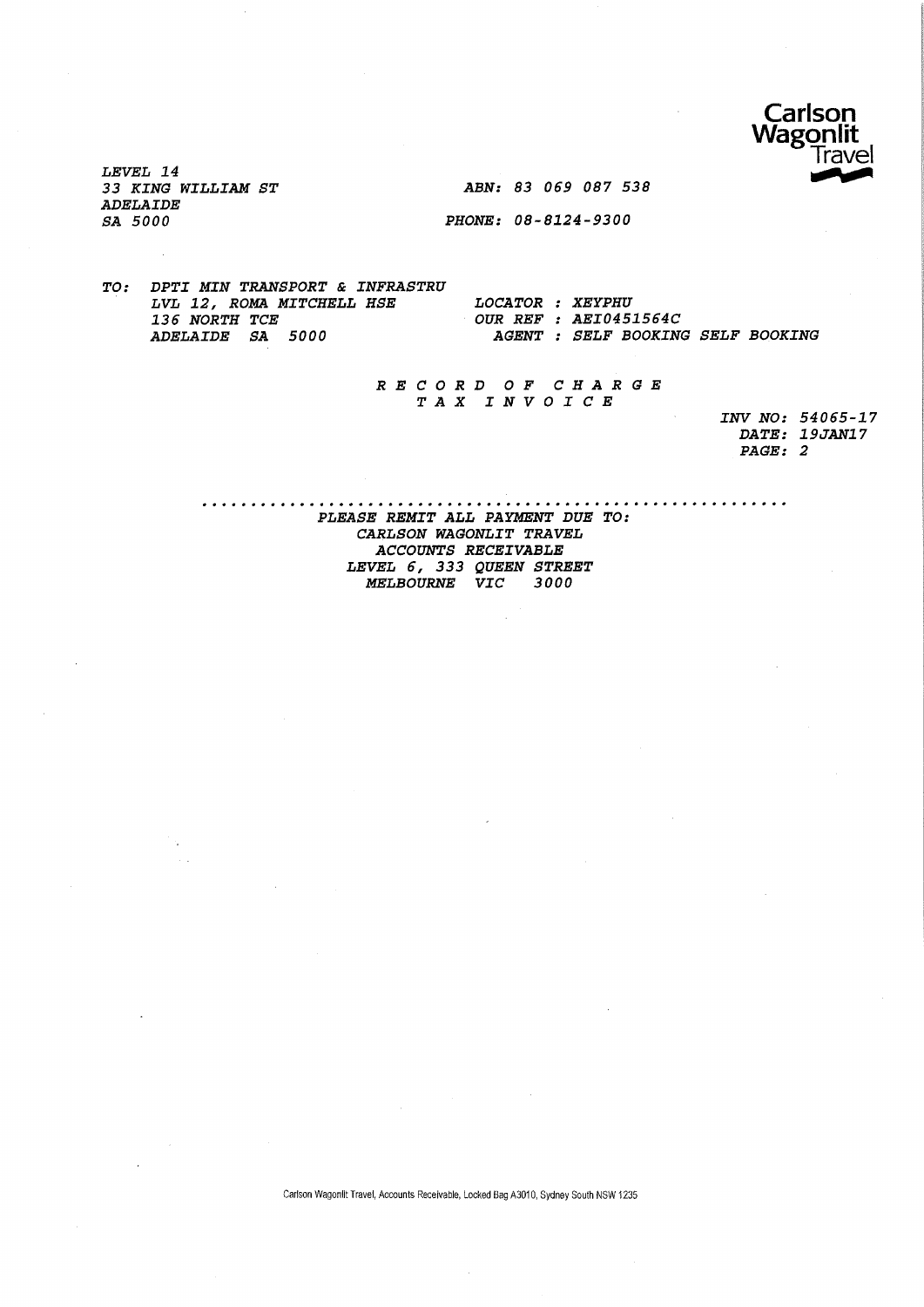$\overline{\bigcirc}$ MELBOURNE QT Hotels and Resorts Pty Ltd Trading as QT Melbourne ABN 23 140 595 624 133 Russell St Melbourne, VIC 3000 Australia Tel; +613 8636 8800 / Fax : +61 3 8636 8899 www.QTmelbourne.com.au

Mr Stephen Mullighan Australia

#### Tax Invoice 14335

| Room No<br>Cashier<br>Voucher # | 0218<br>Arrival Date : 06/02/17<br>Departure Date: 07/02/17<br>Confirmation no: 27421<br><b>OMKENNEDYS</b><br>QT Melbourne 07/02/17 |         |
|---------------------------------|-------------------------------------------------------------------------------------------------------------------------------------|---------|
| Date                            | Description                                                                                                                         | Amount  |
|                                 | 06/02/17 Accommodation                                                                                                              | 252.00  |
|                                 | 07/02/17 Credit Card Transaction Fee                                                                                                | 2.97    |
|                                 | 471514XXXXXX3234<br>04/20                                                                                                           |         |
|                                 | 07/02/17 Visa Card                                                                                                                  | -254.97 |
|                                 | 471514XXXXXX3234<br>04/20                                                                                                           |         |
|                                 | * indicates non-taxable supply                                                                                                      |         |

| Due Amount         | 0.00       |
|--------------------|------------|
| Total Nett         | 231.79 AUD |
| GST                | 23.18 AUD  |
| Total Incl GST     | 254.97 AUD |
| <b>Balance Due</b> | $0.00$ AUD |

I agree that I am personally liable for the payment of the foregoing statement and if the person, company or association indicated by me as being responsible for payment of the same does not do so, that my liability for such payment shall be joint and several with such person.

Guest Signature : \_\_

**PRIORITY**<br>GUESTREWARDS OF ROTEIN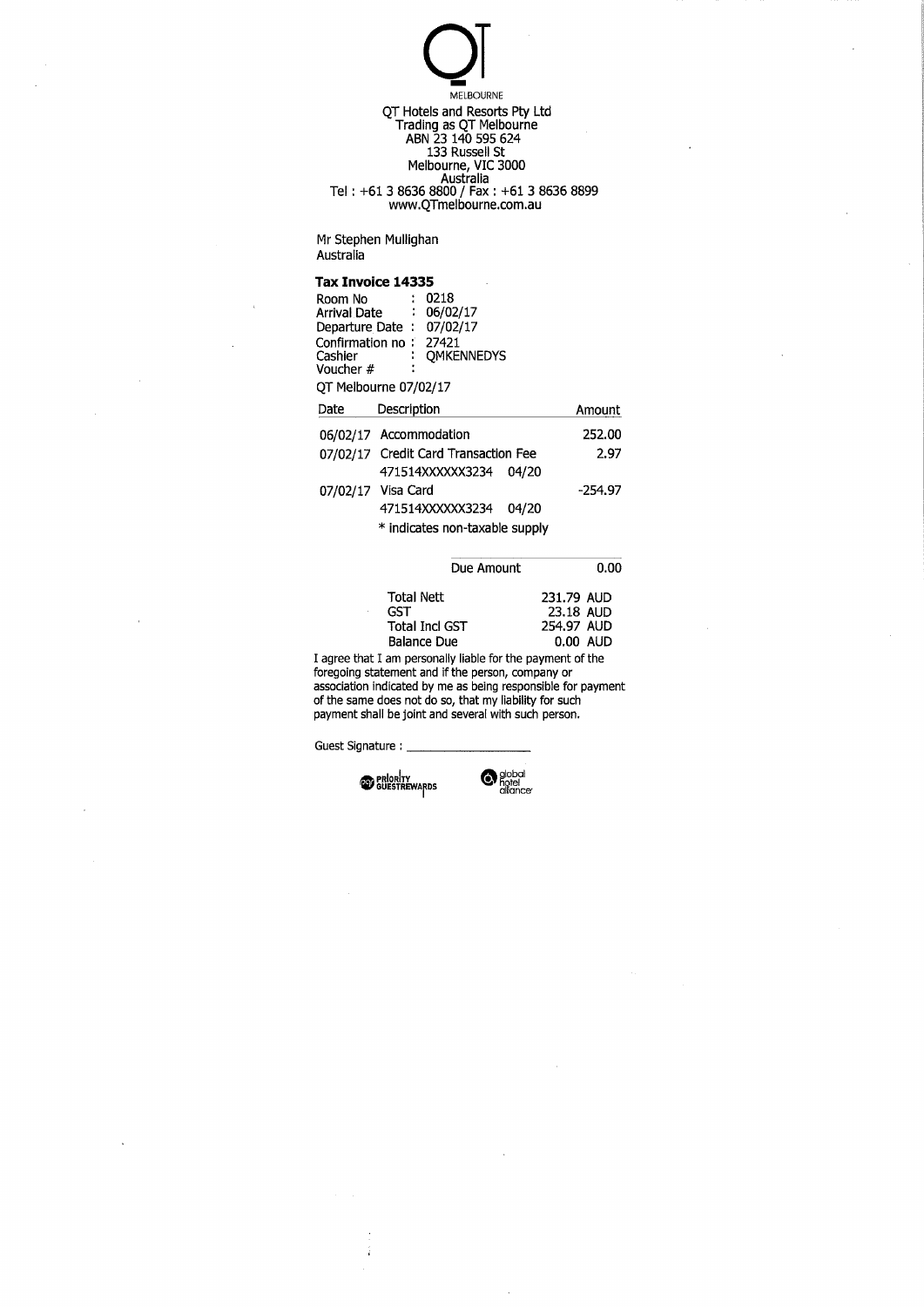$Q_1$ MELBOURNE QT Hotels and Resorts Pty Ltd Trading as QT Melbourne ABN 23 140 595 624 133 Russell St Melbourne, VIC 3000 Australia Tel : +613 8636 8800 / Fax : +61 3 8636 8899 www.QTmelbourne.com.au

Mr John Bistrovic default default ACT 0000 Australia

### Tax Invoice 14340

| Room No               |  | 0226       |  |  |  |
|-----------------------|--|------------|--|--|--|
| <b>Arrival Date</b>   |  | 06/02/17   |  |  |  |
| Departure Date:       |  | 07/02/17   |  |  |  |
| Confirmation no:      |  | 27402      |  |  |  |
| Cashier               |  | NA_REPORTS |  |  |  |
| Voucher #             |  |            |  |  |  |
| OT Melbourne 07/02/17 |  |            |  |  |  |

| Date | Description                                                                    | Amount    |
|------|--------------------------------------------------------------------------------|-----------|
|      | 06/02/17 The Cake Shop Lunch - Food<br>Room# 0226 : CHECK#<br>2064563          | 4.50      |
|      | 06/02/17 Accommodation                                                         | 252.00    |
|      | 07/02/17 The Cake Shop Breakfast -<br>Food<br>Room# 0226 : CHECK#<br>2064590   | 11.50     |
|      | 07/02/17 The Cake Shop Breakfast -<br>Food<br>Room# 0226 : CHECK#<br>2064593   | 4.50      |
|      | 07/02/17 The Cake Shop Breakfast -<br>Bev<br>Room# 0226 : CHECK#<br>2064593    | 4.00      |
|      | 07/02/17 Credit Card Transaction Fee<br>471514XXXXX2617 04/20                  | 3.26      |
|      | 07/02/17 Visa Card<br>471514XXXXXX2617 04/20<br>* indicates non-taxable supply | $-279.76$ |

| Due Amount                                                              |                                       | 0.00     |
|-------------------------------------------------------------------------|---------------------------------------|----------|
| <b>Total Nett</b><br>GST<br><b>Total Incl GST</b><br><b>Balance Due</b> | 254.32 AUD<br>25.44 AUD<br>279.76 AUD | 0.00 AUD |

I agree that I am personally liable for the payment of the foregoing statement and if the person, company or association Indicated by me as being responsible for payment of the same does not do so, that my liability for such payment shall be joint and several with such person.

Guest Signature ;

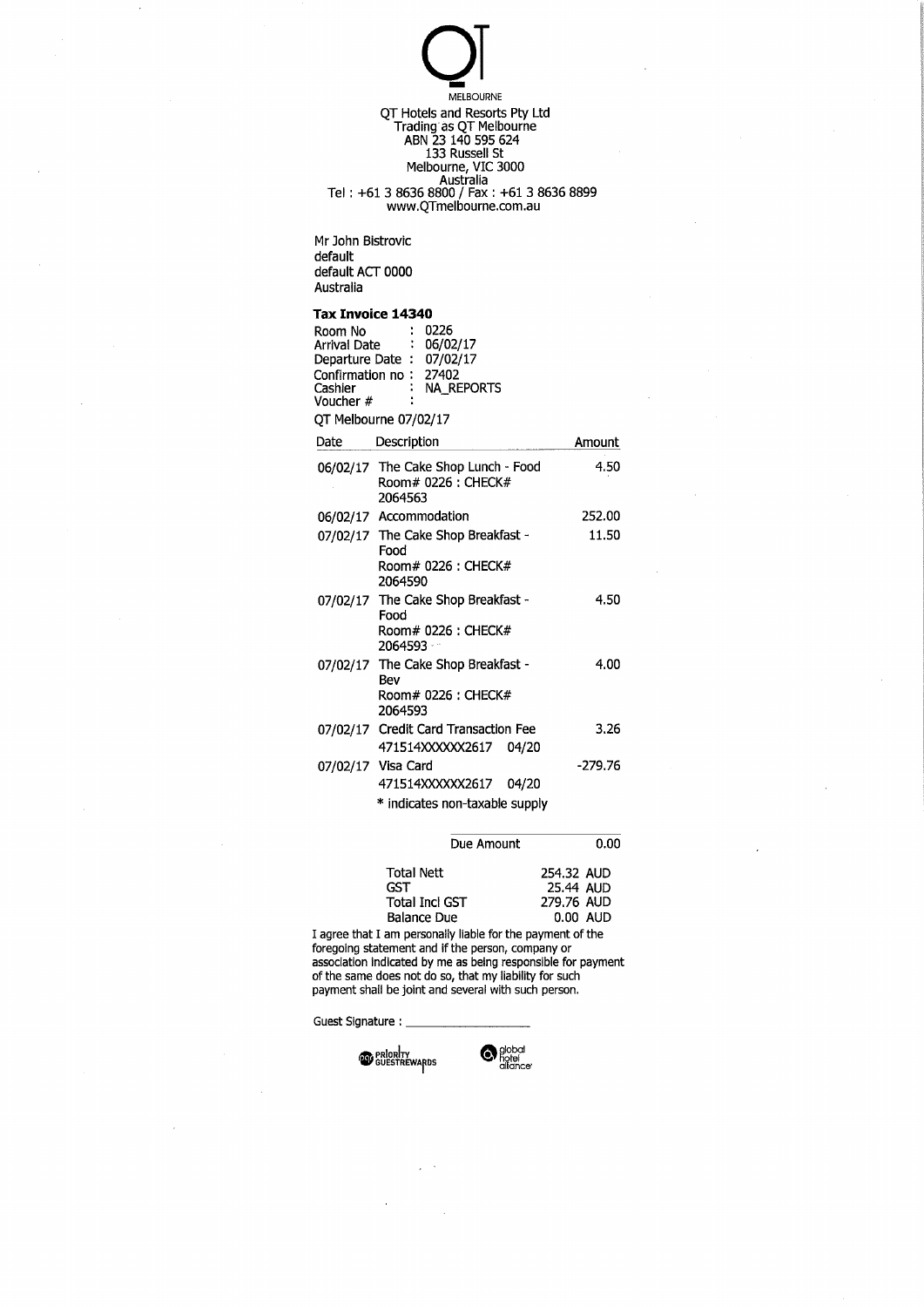$\bigcup$ MELBOURNE QT Hotels and Resorts Pty Ltd Trading as QT Melbourne ABN 23 140 595 624 133 Russell St Melbourne, VIC 3000 Australia Tel: +61 3 8636 8800 / Fax : +61 3 8636 8899 www.QTmelbourne.com.au

Mr John Bistrovic default default ACT 0000 Australia

#### Information Copy Only 14340

| Room No               |   | 0226       |
|-----------------------|---|------------|
| <b>Arrival Date</b>   |   | 06/02/17   |
| Departure Date:       |   | 07/02/17   |
| Confirmation no:      |   | 27402      |
| Cashier               |   | QMTURNERD, |
| Voucher #             | ÷ |            |
| QT Melbourne 23/02/17 |   |            |

| Date | Description                                                                   | Amount    |
|------|-------------------------------------------------------------------------------|-----------|
|      | 06/02/17 The Cake Shop Lunch - Food<br>Room# 0226 : CHECK#<br>2064563         | 4.50      |
|      | 06/02/17 Accommodation                                                        | 252.00    |
|      | 07/02/17 The Cake Shop Breakfast -<br>Food<br>Room# 0226: CHECK#<br>2064590   | 11.50     |
|      | 07/02/17 The Cake Shop Breakfast -<br>Food<br>Room# 0226 : CHECK#<br>2064593  | 4.50      |
|      | 07/02/17 The Cake Shop Breakfast -<br>Bev<br>Room# 0226: CHECK#<br>2064593    | 4.00      |
|      | 07/02/17 Credit Card Transaction Fee<br>471514XXXXXX2617<br>04/20             | 3.26      |
|      | 07/02/17 Visa Card<br>471514XXXXXX2617<br>04/20                               | $-279.76$ |
|      | 07/02/17 Credit Card Transaction Fee<br>471514XXXXX2617<br>04/20              | 1.23      |
|      | 07/02/17 Visa Card<br>471514XXXXX2617 04/20                                   | $-105.23$ |
|      | 07/02/17 Credit Card Transaction Fee<br>471514XXXXXX2617 04/20                | $-1.23$   |
|      | 07/02/17 Visa Card<br>471514XXXXX2617 04/20<br>* indicates non-taxable supply | 105.23    |

| Due Amount                                                                                                      |            | 0.00     |
|-----------------------------------------------------------------------------------------------------------------|------------|----------|
| <b>Total Nett</b>                                                                                               | 254.32 AUD |          |
| GST                                                                                                             | 25.44 AUD  |          |
| <b>Total Incl GST</b>                                                                                           | 279.76 AUD |          |
| <b>Balance Due</b>                                                                                              |            | 0.00 AUD |
| I agree that I am personally liable for the payment of the<br>foregoing statement and if the person, company or |            |          |
|                                                                                                                 |            |          |

foregoing statement and if the person, company or association indicated by me as being responsible for paymen of the same does not do so, that my liability for such payment shall be joint and several with such person.

Guest Signature:

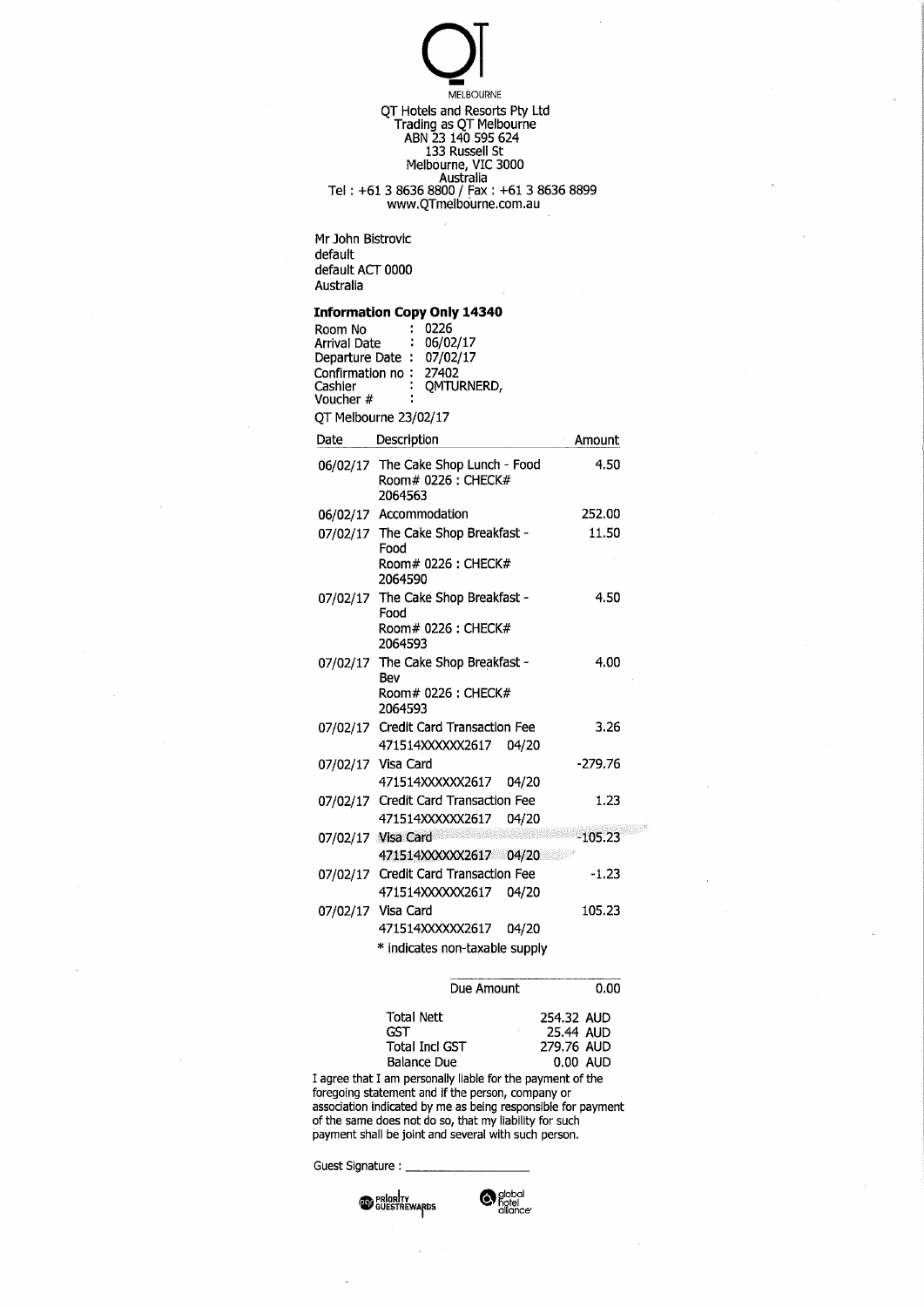HYATT REGENCY" SYDNEY

a Charles to the Capital and Capital and Charles and Capital And Charles and Charles and Capital And Charles and

# Stephen Mullighan Mp

Adelaide SA 5000 Australia

Booking #

# Hyatt Regency Sydney

161 Sussex Street Sydney, NSW, 2000, Australia Phone: +61 2 8099 1234 Fax: +61 2 8099 1299 sydney.regency@hyatt.com

| Room No.    | 1415      |
|-------------|-----------|
| Arrival     | 07 FEB 17 |
| Departure   | 08 FEB 17 |
| Page No.    | 1 of 1    |
| Date        | 01 MAR 17 |
| Cashier No. | 57        |
| Receipt No. | 21407     |
|             |           |

#### COPY OF TAX INVOICE

.<br>Martin Claster of Henrich Alliand La Michel (1974) in Alliand Laten 1945 (1941) and a state of the Martin Martin

| <b>DATE</b> | <b>DESCRIPTION</b>       | <b>REEDRENCE</b> | DOBIN<br><b>CREDIO</b> |  |
|-------------|--------------------------|------------------|------------------------|--|
| 07 FEB 17   | Guest-D Room             |                  | 347.65                 |  |
| 08 FEB 17   | Credit Card Surcharge    |                  | 3.82                   |  |
| 08 FEB 17   | XXXXXXXXXXXX3234<br>Visa | XX/XX            | 351.47                 |  |
|             | XXXXXXXXXXXX3234         | XX/XX            |                        |  |

| World of Hyatt Summary                                     |        |                           | <b>Total in AUD</b>                                                  | 351.47           | 351.47 |
|------------------------------------------------------------|--------|---------------------------|----------------------------------------------------------------------|------------------|--------|
| Membership:<br>Bonus Codes:<br><b>Qualifying Nights: 1</b> |        |                           | <b>Total GST Included in AUD</b><br><b>Total Excluded GST in AUD</b> | 351.47<br>319.52 |        |
| Eligible Spend: 316.05                                     |        |                           | <b>Total GST in AUD</b>                                              | 31.95            |        |
| Redemption Eligible: 0.00                                  |        |                           | <b>Balance GST Included in AUD</b>                                   | 0.00             |        |
| Merchant ID                                                |        | Credit Card #             | XXXXXXXXXXXX3234                                                     |                  |        |
| Transaction ID                                             | 115170 | Credit Card Expiry:       | XX/XX                                                                |                  |        |
| Approval Code                                              | 597045 | Capture Method            | Manual                                                               |                  |        |
| Approval Amount                                            | 351.47 | <b>Transaction Amount</b> | 351.47                                                               |                  |        |

I agree that I am personally liable for the payment of the above statement if the person, company or association indicated by me as being responsible for payment of the same does not do so, that my liability for such payment shall be joint and several with such person, company or association.

Signature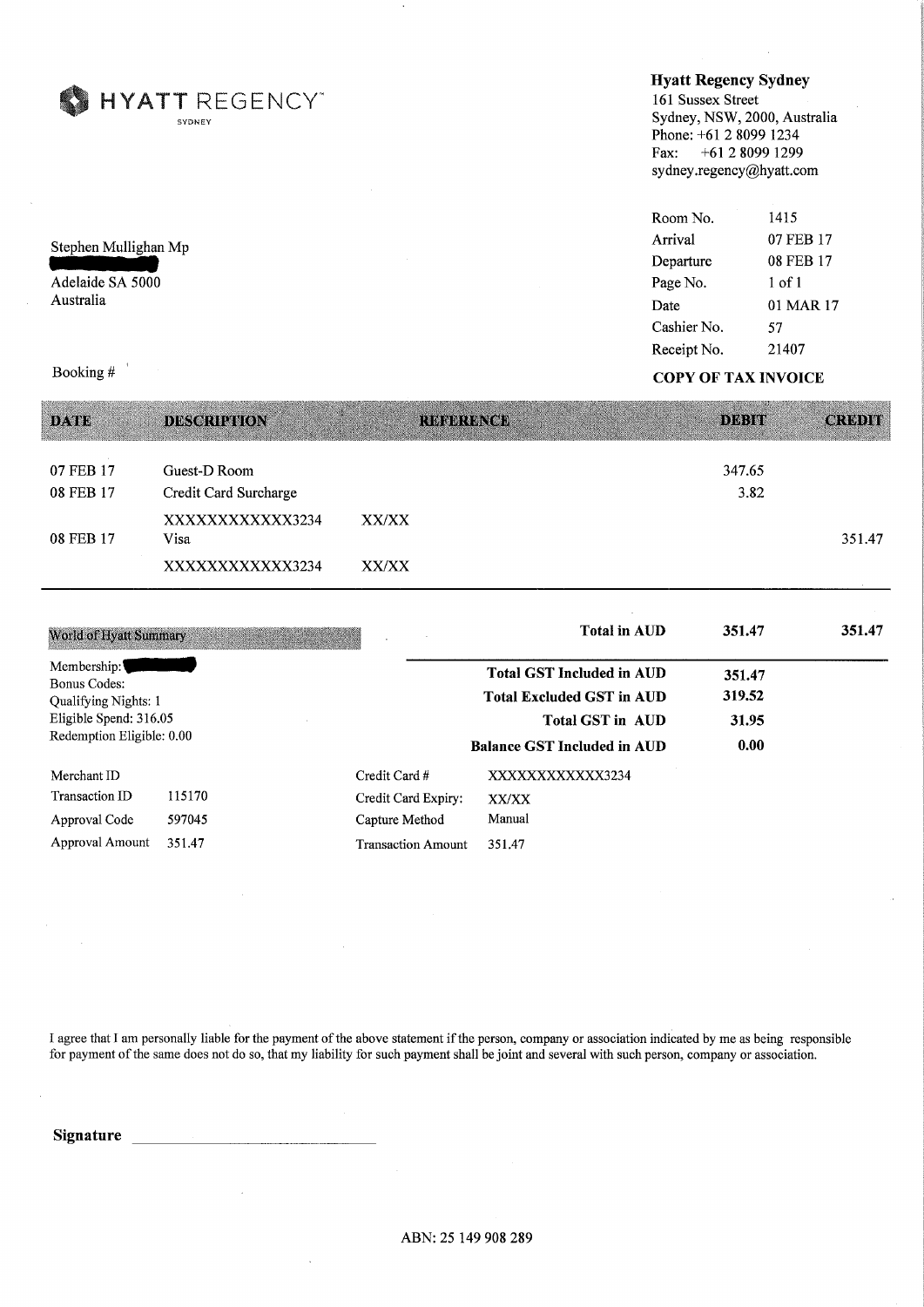HYATT REGENCY<sup>-</sup> SYDNEY

John Bistrovic John Bistrovic

Adelaide SA 5000 Australia

### Hyatt Regency Sydney

161 Sussex Street Sydney, NSW, 2000, Australia Phone: +61 2 8099 1234 Fax: +61 2 8099 1299 sydney.regency@hyatt.com

| Room No.    | 822.       |
|-------------|------------|
| Arrival     | 07 FEB 17  |
| Departure   | 08 FEB 17  |
| Page No.    | $1$ of $1$ |
| Date        | 08 FEB 17  |
| Cashier No. | 152        |
| Receipt No. | 21411      |
|             |            |

#### TAX INVOICE

| DATE:                  | <b>DESCRIPTION</b>                                       |       | RD BBRONCO                                                              | DDBH           | <b>GRODE</b> |
|------------------------|----------------------------------------------------------|-------|-------------------------------------------------------------------------|----------------|--------------|
| 07 FEB 17<br>07 FEB 17 | Rooftop Bar Beverage Lunch<br>Rooftop Bar Beverage Lunch |       | Line# 822 : CHECK# 0181451 [45500<br>Line# 822 : CHECK# 0182450 [45490] | 24.00<br>55.00 |              |
| 07 FEB 17              | Room Service Food Dinner                                 |       | Line# 822: CHECK# 0301960 [45489.                                       | 54.00          |              |
| 07 FEB 17              | Guest-D Room                                             |       |                                                                         | 347.65         |              |
| 08 FEB 17              | Credit Card Surcharge                                    |       |                                                                         | 5.29           |              |
| 08 FEB 17              | XXXXXXXXXXX2617<br>Visa                                  | XX/XX |                                                                         |                | 485.94       |
|                        | XXXXXXXXXXX2617                                          | XX/XX |                                                                         |                |              |

| <b>Hyatt Gold Passport Summary</b>                                                                                         |        |                           | <b>Total in AUD</b>                                                                                                                   | 485.94                            | 485.94 |
|----------------------------------------------------------------------------------------------------------------------------|--------|---------------------------|---------------------------------------------------------------------------------------------------------------------------------------|-----------------------------------|--------|
| Membership:<br><b>Bonus Codes:</b><br><b>Qualifying Nights: 1</b><br>Eligible Spend: 436.95<br>Redemption Eligible: 133.00 |        |                           | <b>Total GST Included in AUD</b><br><b>Total Excluded GST in AUD</b><br><b>Total GST in AUD</b><br><b>Balance GST Included in AUD</b> | 485.94<br>441.76<br>44.18<br>0.00 |        |
| Merchant ID                                                                                                                |        | Credit Card #             | XXXXXXXXXXX2617                                                                                                                       |                                   |        |
| Transaction ID                                                                                                             | 115316 | Credit Card Expiry:       | XX/XX                                                                                                                                 |                                   |        |
| Approval Code                                                                                                              | 974455 | Capture Method            | Manual                                                                                                                                |                                   |        |
| Approval Amount                                                                                                            | 485.94 | <b>Transaction Amount</b> | 485.94                                                                                                                                |                                   |        |

I agree that I am personally liable for the payment of the above statement if the person, company or association indicated by me as being responsible for payment of the same does not do so, that my liability for such payment shall be joint and several with such person, company or association.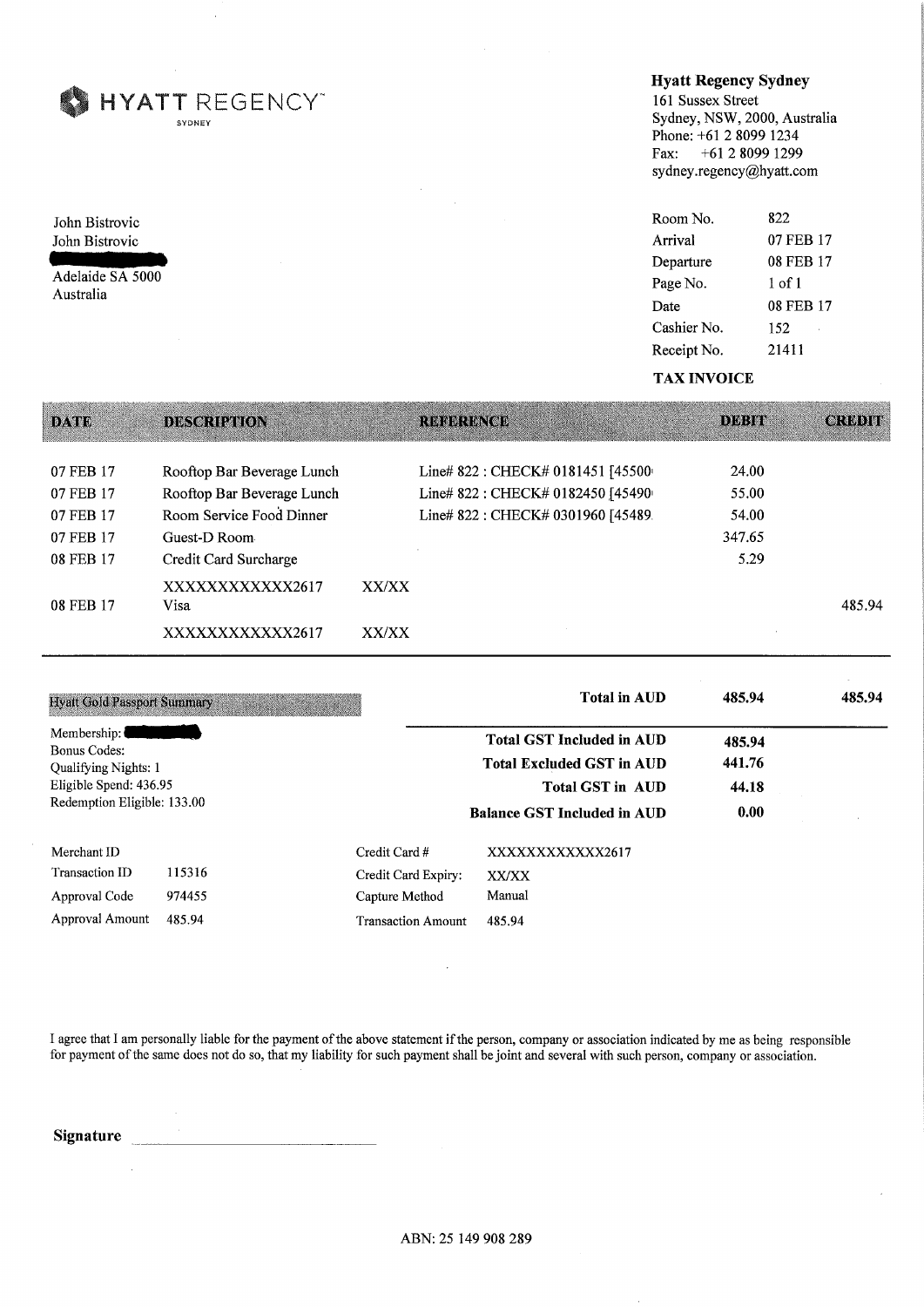HYATT REGENCY" SYDNEY

John Bistrovic John Bistrovic

Adelaide SA 5000 Australia

# Hyatt Regency Sydney

161 Sussex Street Sydney, NSW, 2000, Australia Phone: +61 2 8099 1234 Fax: +61 2 8099 1299 sydney.regency@hyatt.com

| Room No.    | 822       |
|-------------|-----------|
| Arrival     | 07 FEB 17 |
| Departure   | 08 FEB 17 |
| Page No.    | 1 of 1    |
| Date        | 23 FEB 17 |
| Cashier No. | 71        |
| Receipt No. | 21724     |

#### COPY OF TAX INVOICE

| <b>DATE</b>            | <b>DESCRIPTION</b>                    | <b>REFERENCE</b> | <b>DEBIT</b> | <b>CREDIT</b> |
|------------------------|---------------------------------------|------------------|--------------|---------------|
| 08 FEB 17<br>08 FEB 17 | Minibar Food<br>Credit Card Surcharge |                  | 9.00<br>0.10 |               |
| 08 FEB 17              | XXXXXXXXXXX2617<br>Visa               | XX/XX            |              | 9.10          |
|                        | XXXXXXXXXXX2617                       | XX/XX            |              |               |

| <b>Hyatt Gold Passport Summary</b>                                                                                         |                  |                                                        | <b>Total in AUD</b>                                                                                                                   | 9.10                         | 9.10 |
|----------------------------------------------------------------------------------------------------------------------------|------------------|--------------------------------------------------------|---------------------------------------------------------------------------------------------------------------------------------------|------------------------------|------|
| Membership:<br><b>Bonus Codes:</b><br><b>Qualifying Nights: 1</b><br>Eligible Spend: 445.14<br>Redemption Eligible: 142.00 |                  |                                                        | <b>Total GST Included in AUD</b><br><b>Total Excluded GST in AUD</b><br><b>Total GST in AUD</b><br><b>Balance GST Included in AUD</b> | 9.10<br>8.27<br>0.83<br>0.00 |      |
| Merchant ID<br>Transaction ID<br>Approval Code                                                                             | 115316<br>052972 | Credit Card #<br>Credit Card Expiry:<br>Capture Method | XXXXXXXXXXXX2617<br>XX/XX<br>Manual                                                                                                   |                              |      |
| Approval Amount                                                                                                            | 9.1              | <b>Transaction Amount</b>                              | 9.10                                                                                                                                  |                              |      |

I agree that I am personally liable for the payment of the above statement if the person, company or association indicated by me as being responsible for payment of the same does not do so, that my liability for such payment shall be joint and several with such person, company or association.

Signature

 $\bar{\mathcal{A}}$ 

 $\bar{\phantom{a}}$